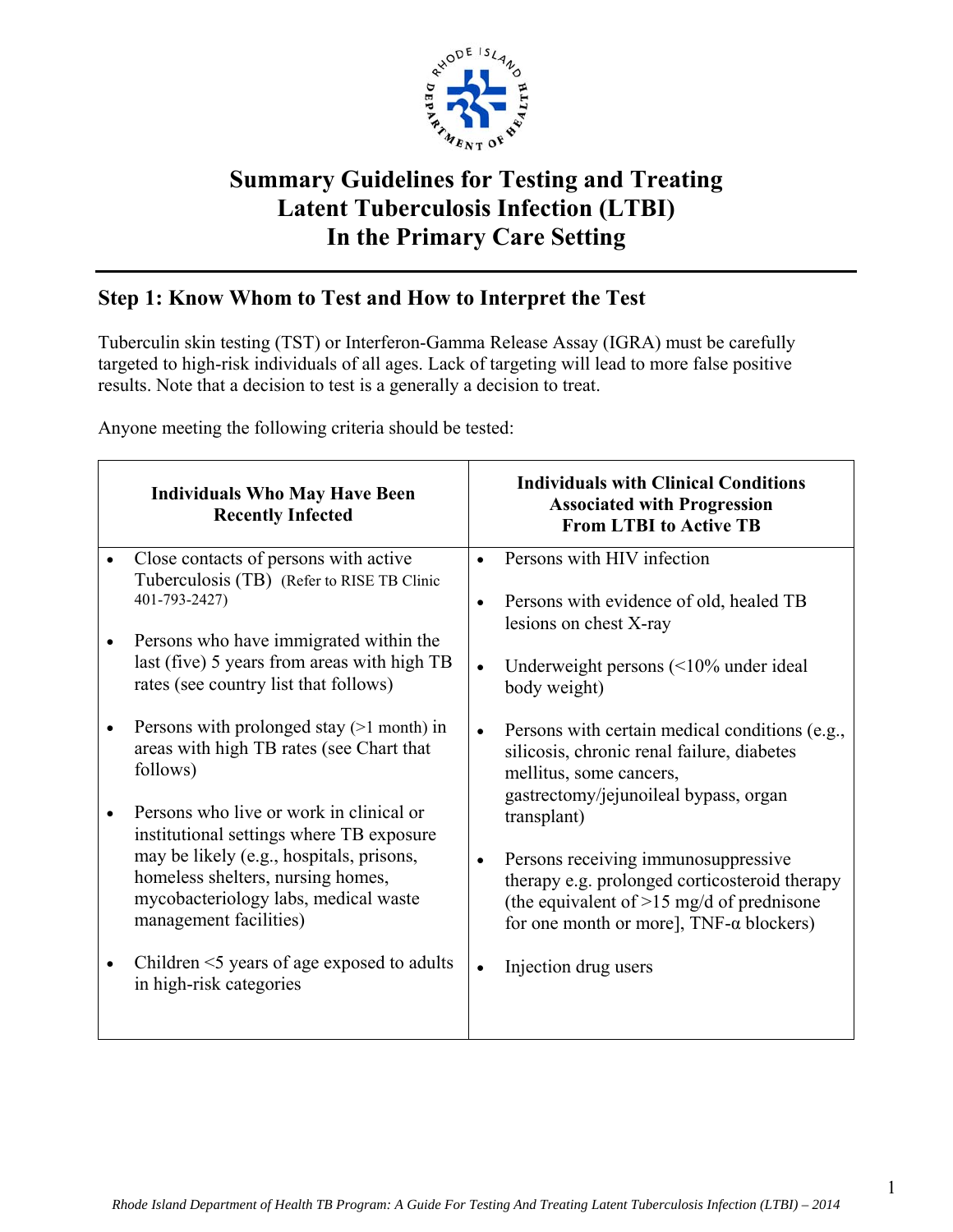# **TB Endemic Countries**

| Africa                    | Eastern Mediterranean  | Ecuador               | Nepal                  | Northern Mariana |
|---------------------------|------------------------|-----------------------|------------------------|------------------|
| All countries except      | Afghanistan            | El Salvador           | Sri Lanka              | Islands          |
| Seychelles                | Bahrain                | Guatemala             | Thailand               | Palau            |
|                           | Djibouti               | Guyana                | Timor-Leste            | Papua New Guinea |
| <b>Europe</b>             | Iraq                   | Haiti                 |                        | Philippines      |
| Armenia                   | Morocco                | Honduras              | <b>Western Pacific</b> | Solomon Islands  |
| Azerbaiján                | Pakistan               | Mexico                | Brunei Darussalam      | Vanuatu          |
| <b>Belarus</b>            | Qatar                  | Nicaragua             | Cambodia               | Vietnam          |
| Bosnia & Herzegovina      | Somalia                | Panama                | China (including)      |                  |
| Bulgaria                  | Sudan                  | Paraguay              | Hong Kong)             |                  |
| Croatia                   | Syrian Arab Republic   | Peru                  | Guam                   |                  |
| Estonia                   | Yemen                  | Suriname              | Kiribati               |                  |
| Georgia                   |                        |                       | Korea, South           |                  |
| Kazakhstan                | <b>North, Central,</b> | <b>Southeast Asia</b> | Lao PDR (Laos)         |                  |
| Kyrgyzstan                | and South America      | Bangladesh            | Macao (China)          |                  |
| Latvia                    | Argentina              | Bhutan                | Malaysia               |                  |
| Lithuania                 | <b>Bahamas</b>         | India                 | Marshall Islands       |                  |
| Portugal                  | Belize                 | Indonesia             | Micronesia             |                  |
| Republic of Moldova       | <b>Bolivia</b>         | Korea, DPR (North)    | Mongolia               |                  |
| Romania                   | <b>Brazil</b>          | Maldives              | New Caledonia          |                  |
| <b>Russian Federation</b> | Colombia               | Myanmar (formally     |                        |                  |
| Tajikistan                | Dominican Republic     | Burma)                |                        |                  |
| Turkmenistan              |                        |                       |                        |                  |
| Ukraine                   |                        |                       |                        |                  |
| Uzbekistan                |                        |                       |                        |                  |

## **Healthcare Worker Employment**

Prior to new employment, healthcare workers need to get tested with a two-step procedure to establish baseline. (If negative, first test is followed by a second test in 1-3 weeks to allow for boosting waned immune responses). See regulations: http://www.sec.state.ri.us/rules/index.php?page=details&erlid=4465

The maximum allowable interval between tests for the two-step process is 1 year or 365 days.

## **TST Interpretation**

The reaction to tuberculin skin test (TST) is classified as positive based on the individual's risk factor(s) and the following measurements of induration:

| $\geq$ 5 mm for  |   | Persons with HIV-infection                                                                                                                            |  |  |  |  |
|------------------|---|-------------------------------------------------------------------------------------------------------------------------------------------------------|--|--|--|--|
|                  |   | Recent contacts of persons with active TB                                                                                                             |  |  |  |  |
|                  | ٠ | Persons with evidence of old, healed TB lesions on chest X-rays                                                                                       |  |  |  |  |
|                  |   | Patients with organ transplants and other immunosuppressed persons                                                                                    |  |  |  |  |
| $\geq$ 10 mm for |   | Persons who have immigrated within the last 5 years from areas with high TB rates                                                                     |  |  |  |  |
|                  |   | Injection drug users                                                                                                                                  |  |  |  |  |
|                  |   | Persons who live or work in institutional settings where exposure to TB may be likely (e.g.,<br>hospitals, prisons, homeless shelters, nursing homes) |  |  |  |  |
|                  |   | Mycobacteriology laboratory personnel                                                                                                                 |  |  |  |  |
|                  |   | Persons with clinical conditions associated with increased risk of progression to active TB,                                                          |  |  |  |  |
|                  |   | including:                                                                                                                                            |  |  |  |  |
|                  |   | <b>Silicosis</b>                                                                                                                                      |  |  |  |  |
|                  |   | Chronic renal failure                                                                                                                                 |  |  |  |  |
|                  |   | Diabetes mellitus<br>٠                                                                                                                                |  |  |  |  |
|                  |   | Weight loss of $\geq$ 10% of ideal body weight                                                                                                        |  |  |  |  |
|                  |   | Gastrectomy/jejunoileal bypass                                                                                                                        |  |  |  |  |
|                  |   | Certain cancers such as carcinoma of the head or neck lung, leukemias and lymphomas<br>٠                                                              |  |  |  |  |
|                  |   | Immunosuppressive agents such as corticosteroids and TNF- $\alpha$ blockers                                                                           |  |  |  |  |
|                  |   | Children <5 years of age or children/adolescents exposed to adults in high-risk categories                                                            |  |  |  |  |
|                  |   | Persons with prolonged stay in areas with high TB rates (see list)                                                                                    |  |  |  |  |
| $\geq$ 15 mm for |   | Persons at low risk for TB disease for whom testing is not generally indicated                                                                        |  |  |  |  |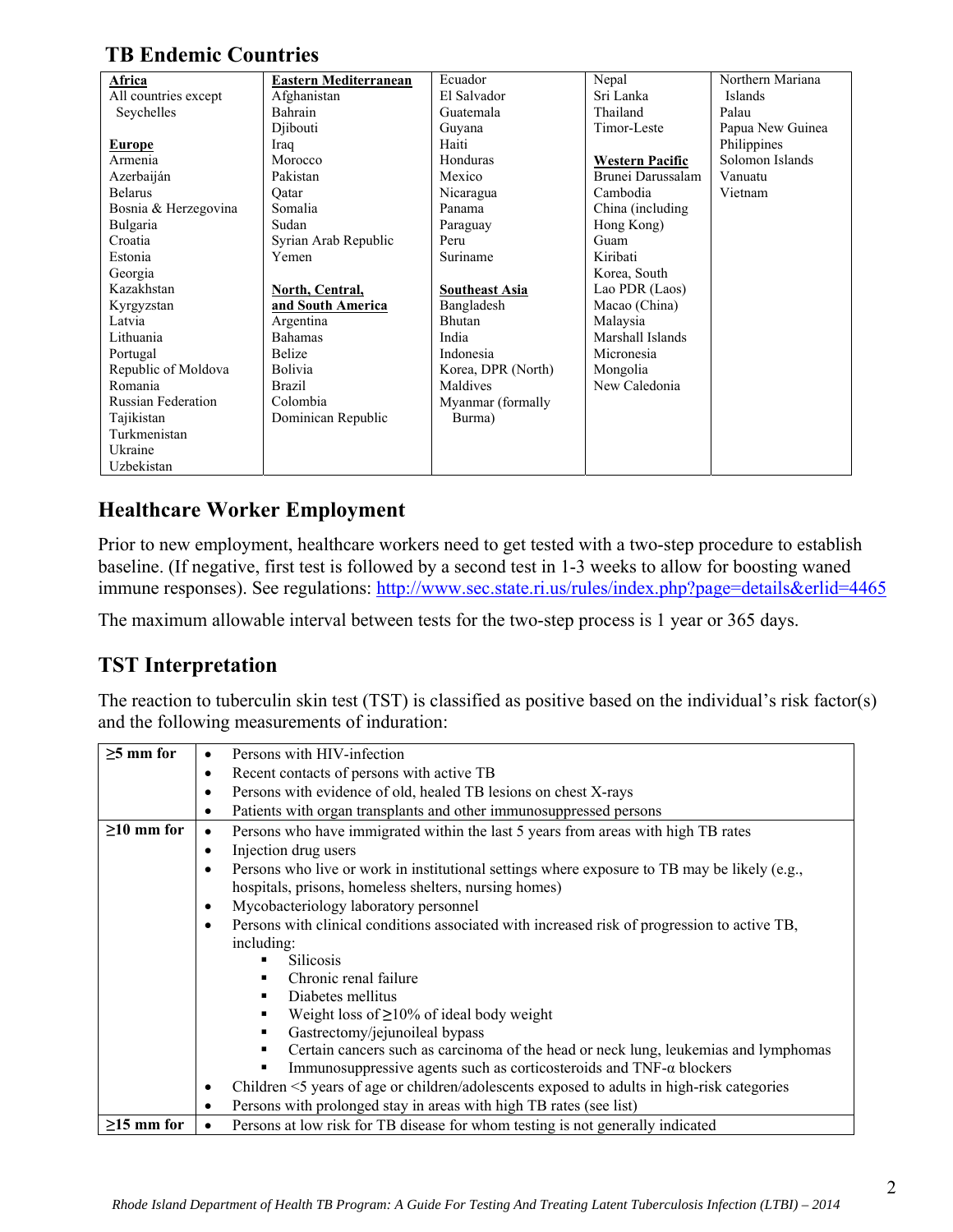# **IGRA (Interferon Gamma Release Assay) Interpretation**

Factors in selecting which test (TST or IGRA) to use include: reasons for testing, test availability, and cost.

- Populations in which IGRAs are preferred for testing:
	- o Persons who have received Bacillus Calmette-Guerin (BCG) either as a vaccine or for cancer therapy; and
	- o Persons from groups or individuals who are unlikely to return for TST reading.
- IGRAs can be used in place of (but not in addition to) TST in all situations in which CDC recommends TST as an aid in diagnosing *M. tuberculosis* infection.
- TST is preferred over IGRAs for testing children less than 5 years of age.
- Routine testing with both TST and IGRA is not recommended. However, results from both tests might be useful in the following situations:
	- o When the initial test is negative and:
		- The risk for infection, the risk for progression to disease, and the risk for a poor outcome are high (e.g., HIV infected persons or children under 5 years of age who are exposed to a person with infectious TB).
		- There is clinical suspicion for TB disease (e.g., signs, symptoms, and/or radiographic evidence suggestive of TB disease) and confirmation of *M. tuberculosis* infection is desired.
		- Taking a positive result from a second test as evidence of infection increases detection sensitivity.
	- o When the initial test is positive and:
		- Additional evidence of infection is required to encourage acceptance and adherence (e.g., foreign-born healthcare workers who believe their positive TST is due to BCG). A positive IGRA might prompt greater acceptance of treatment for LTBI as compared with a positive TST alone.
- The person has a low risk of both infection and progression from infection to TB disease. Requiring a positive result from the second test as evidence of infection increases the likelihood that the test reflects infection. An alternative is to assume, without additional testing, that the initial result is a false positive or that the risk for disease does not warrant additional evaluation or treatment, regardless of test results.
- In addition, repeating an IGRA or performing a TST might be useful when the initial IGRA result is indeterminate, borderline, or invalid and a reason for testing persists.

Multiple negative results from any combination of these tests cannot exclude *M. tuberculosis* infection. **Steps should be taken to minimize unnecessary and misleading testing of persons at low risk.** Selection of the most suitable test or combination of tests for detection of *M. tuberculosis*  infection should be based on the reasons and the context for testing, test availability, and overall cost of testing.

### **Advantages of IGRAs:**

- Requires a single patient visit to conduct the test
- Results can be available within 24 hours
- Does not boost responses measured by subsequent tests
- Prior BCG vaccination does not cause a false-positive IGRA test result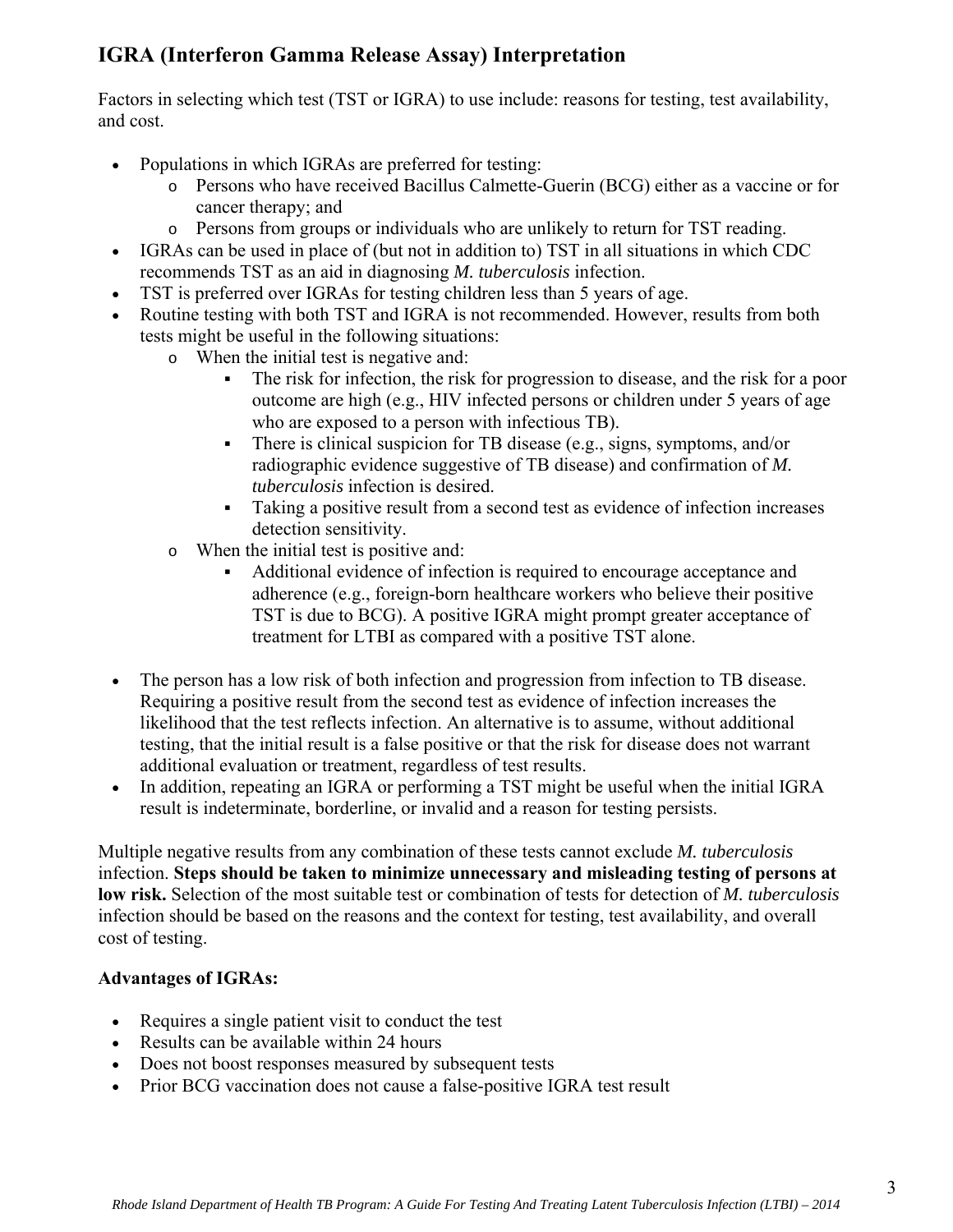#### **Disadvantages and limitations of IGRAs:**

- Blood samples must be processed within 8-30 hours after collection while white blood cells are still viable
- Errors in collecting or transporting blood specimens or in running and interpreting the assay can decrease the accuracy of IGRAs
- Limited data on the use of IGRAs to predict who will progress to TB disease in the future
- Limited data on the use of IGRAs for:
	- o Children younger than 5 years of age
	- o Persons recently exposed to *M. tuberculosis*
	- o Immunocompromised persons
	- o Serial testing

## **Step 2: Rule Out TB Disease**

Any person with a newly positive TST or IGRA result must be evaluated for active TB disease with a medical examination and a chest X-ray. An individual with TB symptoms (cough, fever, hemoptysis, weight loss, lymphadenopathy, or other extrapulmonary signs/symptoms) or an abnormal chest X-ray should be appropriately evaluated with sputum and other tests as indicated.

Active TB must be ruled out before treatment for LTBI begins.

Specialty medical consultation (see step 4) is available through the RISE TB Clinic (Miriam Hospital) at 401-793-2434.

## **Step 3: Decide Whether to Refer to RISE or Hasbro TB Specialty Clinics vs. Treat in Primary Care Setting**

Refer the following priority case types to a specialty clinic:

- All suspect or confirmed cases of active TB disease (pulmonary or extra-pulmonary)
- All exposed household or close contacts of the above cases (any age), regardless of TST status
- Immigration and refugee physicals yielding a positive TST or abnormal chest X-ray
- LTBI in persons at high risk of progression to active disease, such as Chronic renal failure, diabetes mellitus, gastrectomy/jejunoileal bypass, injection drug use, immunosuppression from any cause
- Immunosuppressive agents, such as corticosteroids and TNF- $\alpha$  blockers
- HIV-positive persons
- Pregnant women when LTBI treatment is contemplated, in peripartum time frame
- Children under 5 years of age
- Undocumented/uninsured individuals from endemic countries with a positive TST or IGRA, when a primary care home cannot be assured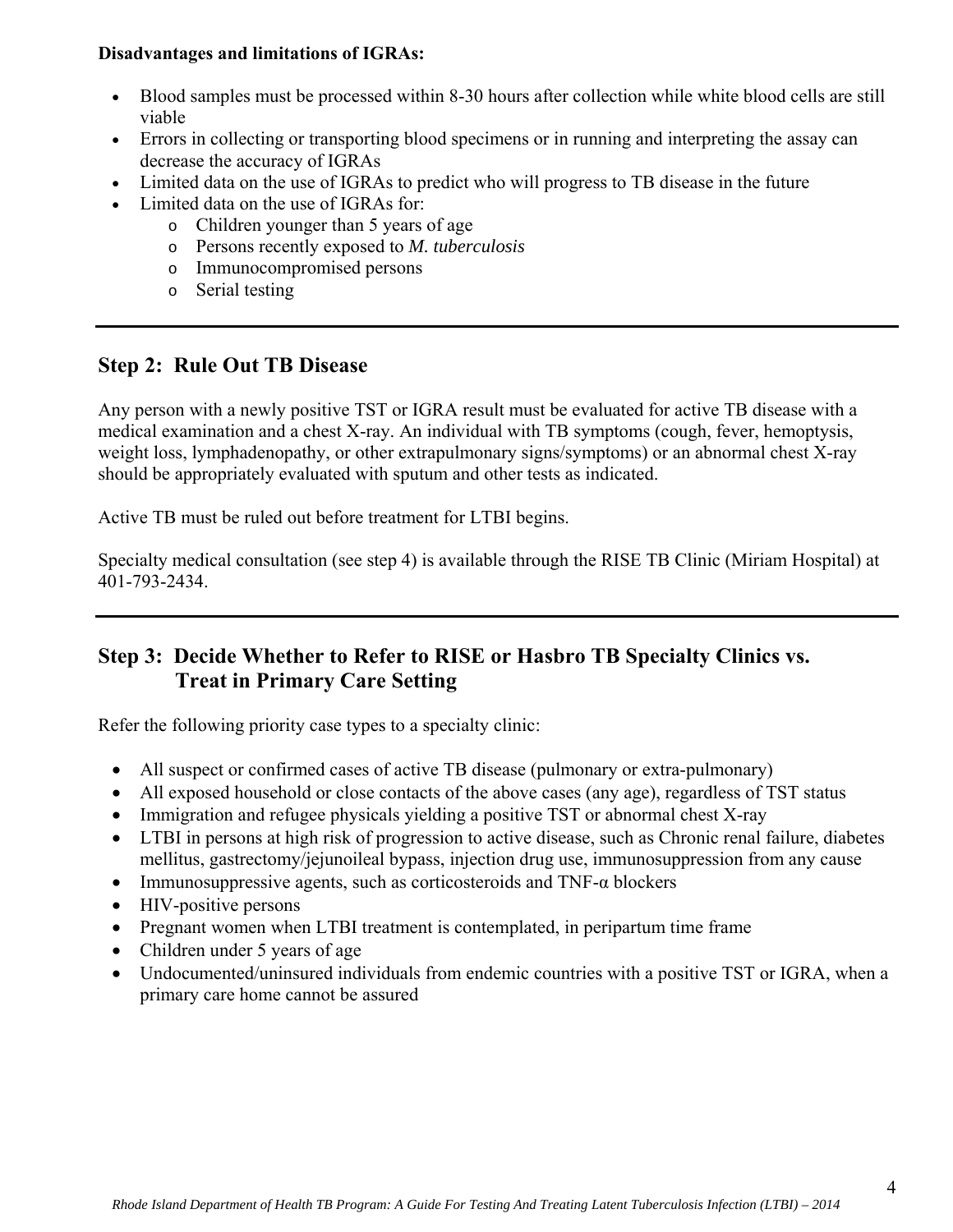#### **To Refer to RISE TB Clinic:**

- 1. Call 401-793-2427 for an appointment.
- 2. Next, complete and fax this referral form: www.health.ri.gov/forms/medical/TuberculosisReferral.pdf

#### **To Refer to Hasbro Pediatric TB Clinic:**

- 1. Call 401-793-2427 for an appointment.
- 2. Next, complete and fax this referral form: www.health.ri.gov/forms/referral/HasbroChildrensTBClinicReferral.pdf

## **Step 4: Start Treatment for LTBI and Monitor Adherence**

People with latent TB infection have TB bacteria in their bodies, but are neither symptomatic nor contagious as bacteria are not active. People with latent TB infection do not have symptoms, and they cannot spread TB bacteria to others. Latent TB infection can become active when a person's immunity is lowered (by age or illness) and this can result in an active TB case (also called reactivation TB). For this reason, people with latent TB infection should be treated to prevent them from developing TB disease. Treatment of LTBI is easier as the bacterial load is lower than that of an active TB case. Four drugs are approved for the treatment of latent TB infection.

The medications used to treat latent TB infection include:

- Isoniazid (INH)
- Rifampin (RIF)
- Rifapentine (RPT)
- Isoniazid/Rifapentine (INH-RPT) only under clinic-based directly observed therapy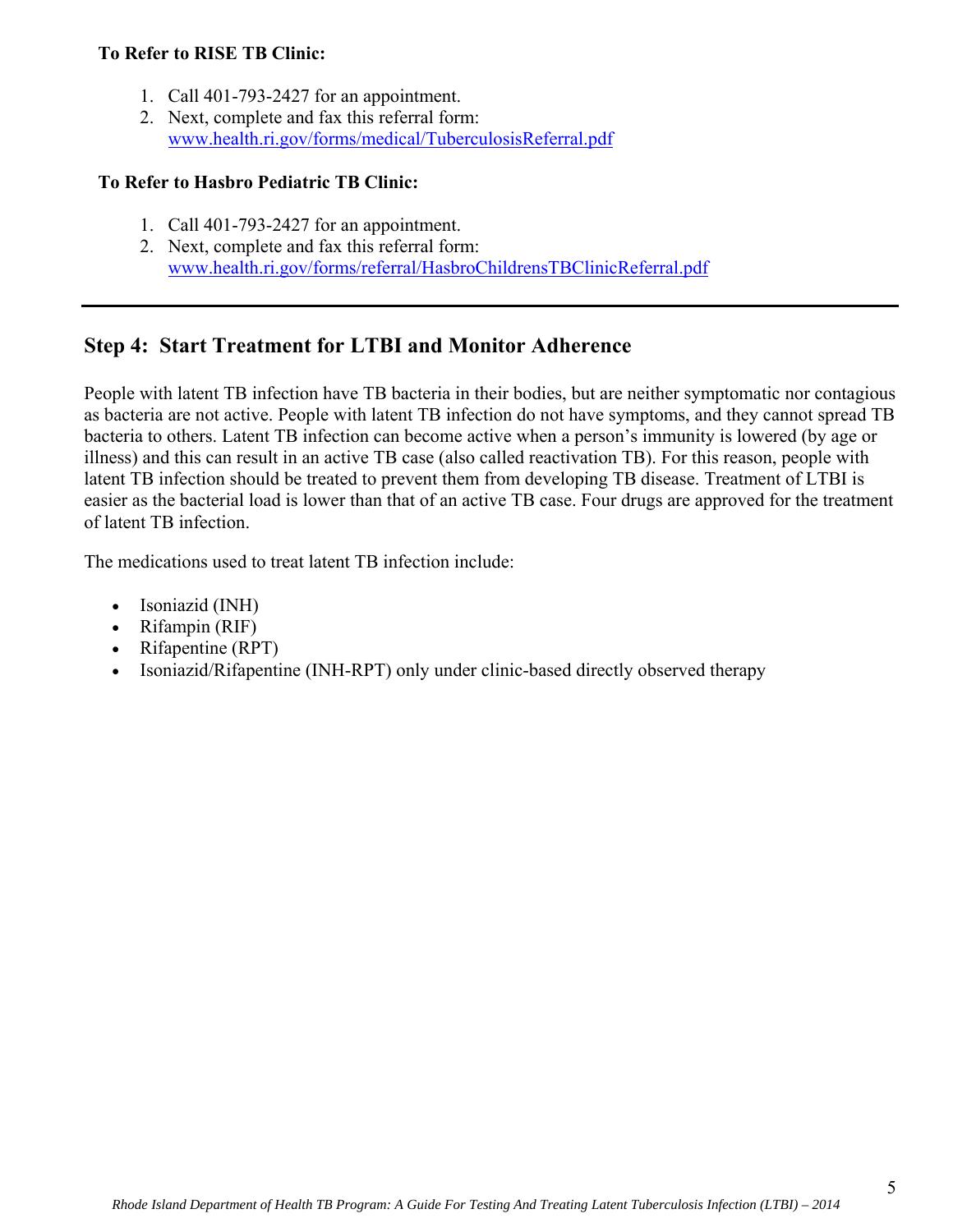Excerpt from *The New Jersey Medical School Global Tuberculosis Institute Diagnosis and Treatment of Latent Tuberculosis Infection (LBTI), November 2012 (To view complete guidance, visit: http://globaltb.njms.rutgers.edu/downloads/products/ltbidrugcard.pdf*.)

|                                                                                                                                                                                                | <b>RECOMMENDED DRUG REGIMENS FOR LTBI TREATMENT</b> |                                                                                                                                                                                                                                 |                                                                                             |                                      |                                                                                                                                                                                                                                                                                                                                                                                                                                                                                                                                                                                                                                                                                                                                                                                                                     |                                                                                                                                                                                                                                                                          |                                                                                                                                                                                                                                                                                                                                                                                                                                                                                                                                                                                                                                                                                                                                                                                                                                    |                                                                                                                                                                                                                                                                                                                                                                                                                                                                                                                                                                                                                                                                                                                                                                                                                                                                                                                                                                                                                           |                                                                                                                                                                                                                                         |
|------------------------------------------------------------------------------------------------------------------------------------------------------------------------------------------------|-----------------------------------------------------|---------------------------------------------------------------------------------------------------------------------------------------------------------------------------------------------------------------------------------|---------------------------------------------------------------------------------------------|--------------------------------------|---------------------------------------------------------------------------------------------------------------------------------------------------------------------------------------------------------------------------------------------------------------------------------------------------------------------------------------------------------------------------------------------------------------------------------------------------------------------------------------------------------------------------------------------------------------------------------------------------------------------------------------------------------------------------------------------------------------------------------------------------------------------------------------------------------------------|--------------------------------------------------------------------------------------------------------------------------------------------------------------------------------------------------------------------------------------------------------------------------|------------------------------------------------------------------------------------------------------------------------------------------------------------------------------------------------------------------------------------------------------------------------------------------------------------------------------------------------------------------------------------------------------------------------------------------------------------------------------------------------------------------------------------------------------------------------------------------------------------------------------------------------------------------------------------------------------------------------------------------------------------------------------------------------------------------------------------|---------------------------------------------------------------------------------------------------------------------------------------------------------------------------------------------------------------------------------------------------------------------------------------------------------------------------------------------------------------------------------------------------------------------------------------------------------------------------------------------------------------------------------------------------------------------------------------------------------------------------------------------------------------------------------------------------------------------------------------------------------------------------------------------------------------------------------------------------------------------------------------------------------------------------------------------------------------------------------------------------------------------------|-----------------------------------------------------------------------------------------------------------------------------------------------------------------------------------------------------------------------------------------|
| Determine which regimen is most appropriate for your patient and support adherence to ensure successful completion. Evidence shows that patients are more likely to complete shorter regimens. |                                                     |                                                                                                                                                                                                                                 |                                                                                             |                                      |                                                                                                                                                                                                                                                                                                                                                                                                                                                                                                                                                                                                                                                                                                                                                                                                                     |                                                                                                                                                                                                                                                                          |                                                                                                                                                                                                                                                                                                                                                                                                                                                                                                                                                                                                                                                                                                                                                                                                                                    |                                                                                                                                                                                                                                                                                                                                                                                                                                                                                                                                                                                                                                                                                                                                                                                                                                                                                                                                                                                                                           |                                                                                                                                                                                                                                         |
| <b>DRUG</b>                                                                                                                                                                                    | <b>INTERVAL AND</b><br><b>DURATION</b>              | <b>ADULT DOSAGE</b><br>(MAX)                                                                                                                                                                                                    | <b>PEDIATRIC</b><br><b>DOSAGE (MAX)</b>                                                     | <b>COMPLETION</b><br><b>CRITERIA</b> | <b>INDICATIONS</b>                                                                                                                                                                                                                                                                                                                                                                                                                                                                                                                                                                                                                                                                                                                                                                                                  | <b>ADVERSE REACTIONS</b>                                                                                                                                                                                                                                                 | <b>CONSIDERATIONS WITH THIS REGIMEN</b>                                                                                                                                                                                                                                                                                                                                                                                                                                                                                                                                                                                                                                                                                                                                                                                            | <b>MONITORING FOR ALL PATIENTS</b>                                                                                                                                                                                                                                                                                                                                                                                                                                                                                                                                                                                                                                                                                                                                                                                                                                                                                                                                                                                        |                                                                                                                                                                                                                                         |
| <b>INH</b>                                                                                                                                                                                     | Daily<br>for $9$ mos.                               | 5 mg/kg<br>(300 mg)                                                                                                                                                                                                             | $10 - 20$ mg/<br>kg (300 mg)<br>preferred regimen<br>for children $\leq 12$<br>years of age | 270 doses<br>within<br>$12$ mos.     | Recommended for most persons,<br>and preferred for children aged $\leq 11$<br>vears.<br>Not indicated for persons exposed to<br><b>INH-resistant TB.</b><br>Completion of 9 mos. regimen is<br>>90% effective.*                                                                                                                                                                                                                                                                                                                                                                                                                                                                                                                                                                                                     | Hepatic enzyme<br>elevation, hepatitis<br>(nausea, vomiting,<br>abdominal pain,<br>anorexia, yellow                                                                                                                                                                      | Hepatitis risk increases with age,<br>alcohol use, and concurrent use of other<br>hepatotoxic drugs.<br>Supplementation with pyridoxine<br>$(B_6)$ should be considered in certain                                                                                                                                                                                                                                                                                                                                                                                                                                                                                                                                                                                                                                                 | • Evaluate at least monthly: Include careful questioning about adherence and side effects, and a brief physical examination.<br>Check for evidence of hepatotoxicity, RPT hypersensitivity, or<br>other adverse reactions: fever, anorexia, dark urine, icterus,                                                                                                                                                                                                                                                                                                                                                                                                                                                                                                                                                                                                                                                                                                                                                          |                                                                                                                                                                                                                                         |
|                                                                                                                                                                                                | Twice-weekly<br>for 9 mos.                          | 15mg/kg<br>$(900 \text{ mg})$                                                                                                                                                                                                   | $20 - 40**$ mg/kg<br>$(900 \text{ mg})$                                                     | 76 doses<br>within                   |                                                                                                                                                                                                                                                                                                                                                                                                                                                                                                                                                                                                                                                                                                                                                                                                                     |                                                                                                                                                                                                                                                                          | eyes/skin, light<br>stools, dark urine),                                                                                                                                                                                                                                                                                                                                                                                                                                                                                                                                                                                                                                                                                                                                                                                           | populations. See Managing Patients on<br>Treatment.                                                                                                                                                                                                                                                                                                                                                                                                                                                                                                                                                                                                                                                                                                                                                                                                                                                                                                                                                                       | entice and persistent parashesia of hands and feet, fatjage or<br>trash, persistent parashesia of hands and feet, fatjage or<br>weakness lasting 3 or more days, abdominal tenderness<br>(especially in the right upper quadrant), easy |
|                                                                                                                                                                                                |                                                     | DOT must be used with<br>twice-weekly dosing                                                                                                                                                                                    |                                                                                             |                                      | In HIV-infected persons, INH may<br>$12$ mos.<br>be given concurrently with NRTIs,<br>protease inhibitors, or NNRTIs.                                                                                                                                                                                                                                                                                                                                                                                                                                                                                                                                                                                                                                                                                               | rash, peripheral<br>neuropathy, mild<br>CNS effects, drug<br>interactions                                                                                                                                                                                                |                                                                                                                                                                                                                                                                                                                                                                                                                                                                                                                                                                                                                                                                                                                                                                                                                                    | . Routine monthly monitoring of LFTs is not generally indicated.<br>• Baseline LFTs are indicated for:                                                                                                                                                                                                                                                                                                                                                                                                                                                                                                                                                                                                                                                                                                                                                                                                                                                                                                                    |                                                                                                                                                                                                                                         |
| INH+<br>and<br><b>RPT</b>                                                                                                                                                                      | Once-weekly<br>for 12 weeks                         | max<br>RPT: 10.0–14.0 kg (300 mg)<br>14.1–25.0 kg (450 mg)<br>25.1–32.0 kg (600 mg)<br>32.1–49.9 kg (750 mg)<br>>50.0 kg (900 mg max)<br>Rifapentine is a long acting<br>rifamycin.<br>DOI must be used with<br>12-dose regimen | INH:15 mg/kg rounded up to the<br>nearest 50 or 100 mg (900 mg                              | 12 doses                             | Recommended for otherwise healthy<br>persons 12 years of age and<br>older who were recently in contact<br>with infectious TB or who recently<br>converted their TB test from negative<br>to positive or who have radiographic<br>evidence of healed pulmonary TB.<br>May be used in otherwise healthy<br>HIV+ persons >12 years of age who<br>are not on antiretroviral medications.<br>May be considered for children<br>and 2-11 years if completion of 9<br>mos. INH is unlikely and hazard of<br>TB is great.<br>Not recommended for:<br>. Children younger than 2 years old<br>• People with HIV/AIDS who are<br>taking antiretroviral treatment<br>· People presumed to be infected<br>with INH- or RIF-resistant M.tb.<br>• Pregnant women or women<br>expecting to be pregnant while<br>taking this regimen | INH: as above<br>RPT: Hematologic<br>toxicity,<br>hypersensitivity<br>reaction (e.g.<br>hypotension or<br>thrombocytopenia),<br>Gl symptoms,<br>polyarthralgia,<br>hepatotoxicity,<br>pseudo jaundice,<br>flu-like symptoms,<br>orange discoloration<br>of bodily fluids | Hepatitis risk increases with age,<br>alcohol use, and concurrent use of other<br>hepatotoxic drugs.<br>Supplementation with pyridoxine<br>$(B_6)$ should be considered in certain<br>populations. See Managing Patients on<br>Treatment.<br>Vigilance for drug hypersensitivity<br>reactions, ranging from mild reactions<br>such as dizziness to more severe<br>reactions including hypotension and<br>thrombocytopenia.<br>Consider possible rifamycin-associated<br>drug interactions. See <b>Managing Patients</b><br>on Treatment. Women who use any<br>form of hormonal birth control should be<br>advised to also use a barrier method.<br>Educate patients that orange<br>discoloration of bodily fluids is expected<br>and harmless.<br>Train DOT provider to ask patients about<br>adverse reactions at each DOT visit. | - HIV infection<br>- Risks for hepatic disease,<br>including other potentially<br>- Regular alcohol use<br>hepatotoxic drugs (e.g.<br>anti-convulsants) or over-<br>$-$ Pregnancy or $<$ 3<br>the-counter drugs (e.g.<br>months postpartum<br>acetaminophen)<br>- History of liver disease<br>or liver disorders<br>· Periodic LFTs are indicated for persons at risk for, or with<br>a history of, hepatic disease, persons who have abnormal<br>baseline LFTs, or those who develop symptoms consistent<br>with hepatotoxicity.<br>· If side effects occur, a prompt physician's evaluation is<br>necessary with treatment changes as indicated<br>Medication should be withheld and patients<br>evaluated if:<br>· Transaminase levels >3 times upper limit of normal in<br>presence of symptoms<br>· Transaminase levels >5 times upper limit of normal in<br>asymptomatic patient<br>. If children taking LTBI treatment develop hepatitis, discontinue<br>LTBI treatment and seek other causes, noting transaminase |                                                                                                                                                                                                                                         |
| <b>RIF</b>                                                                                                                                                                                     | Daily for<br>4 mos.                                 | RIF 10 mg/kg<br>$(600 \text{ ma})$                                                                                                                                                                                              |                                                                                             | 120 doses<br>within<br>6 mos.        | For contacts of patients with INH-<br>resistant, RIF-susceptible TB, persons<br>with allergy/intolerance to or serious<br>adverse effects from INH, or when<br>shorter course treatment is preferred.<br>In HIV-infected persons certain<br>antiretroviral medications should not<br>be given concurrently with RIF. An<br>alternative with protease inhibitors<br>is rifabutin 300 mg t/w or 150mg<br>daily. See www.aidsinfo.gov.                                                                                                                                                                                                                                                                                                                                                                                 | GI intolerance,<br>problems (from<br>gums or other<br>sites, easy<br>bruising), flu-like<br>bodily fluids                                                                                                                                                                | drug interactions,<br>hepatitis, bleeding                                                                                                                                                                                                                                                                                                                                                                                                                                                                                                                                                                                                                                                                                                                                                                                          | Consider possible rifamycin-associated<br>drug interactions. See Managing Patients<br>on Treatment. Women who use any<br>form of hormonal birth control should be<br>advised to also use a barrier method.<br>Educate patients that orange<br>discoloration of bodily fluids is expected<br>and harmless.                                                                                                                                                                                                                                                                                                                                                                                                                                                                                                                                                                                                                                                                                                                 | levels stated above.<br>. When LFTs have returned to normal, consider an<br>alternate regimen, with close clinical and laboratory<br>monitoring. Consult with TB expert.                                                                |
|                                                                                                                                                                                                | Daily for<br>6 mos.                                 |                                                                                                                                                                                                                                 | 10-20 mg/kg<br>$(600 \text{ mg})$                                                           | 180 doses<br>within<br>9 mos.        |                                                                                                                                                                                                                                                                                                                                                                                                                                                                                                                                                                                                                                                                                                                                                                                                                     |                                                                                                                                                                                                                                                                          | symptoms, orange<br>discoloration of                                                                                                                                                                                                                                                                                                                                                                                                                                                                                                                                                                                                                                                                                                                                                                                               |                                                                                                                                                                                                                                                                                                                                                                                                                                                                                                                                                                                                                                                                                                                                                                                                                                                                                                                                                                                                                           | Report adverse events to CDC Division of<br>Tuberculosis Elimination by sending an email to<br>LTBIdrugevents@cdc.gov                                                                                                                   |

Abbreviations: INH = isoniazid, RIF = rifampin, RPT = rifapentine, NRTIs = nucleoside reverse transcriptase inhibitors, NNRTIs = non-nucleoside reverse transcriptase inhibitors, ET = liver function test, DOT = directly obs

\* A 6-month regimen of daily INH is 70% effective; this is not indicated for children or persons with HIV infection or fibrotic lesions.

\*\* American Academy of Pediatrics (AAP) Red Book recommends 20-30 mg/kg.

+ Breastfeeding is not contraindicated in women taking INH. The amount of INH in breast milk is inadequate for treatment of infants with INH. Supplementation with pyridoxine (B6) is recommended for nursing women and for b MDR-TB exposure: Consult TB expert. Decision to treat must consider likelihood of recent infection with MDR-TB strain, likelihood of developing TB disease, host factors, effective alternative regimen, monitoring, and follo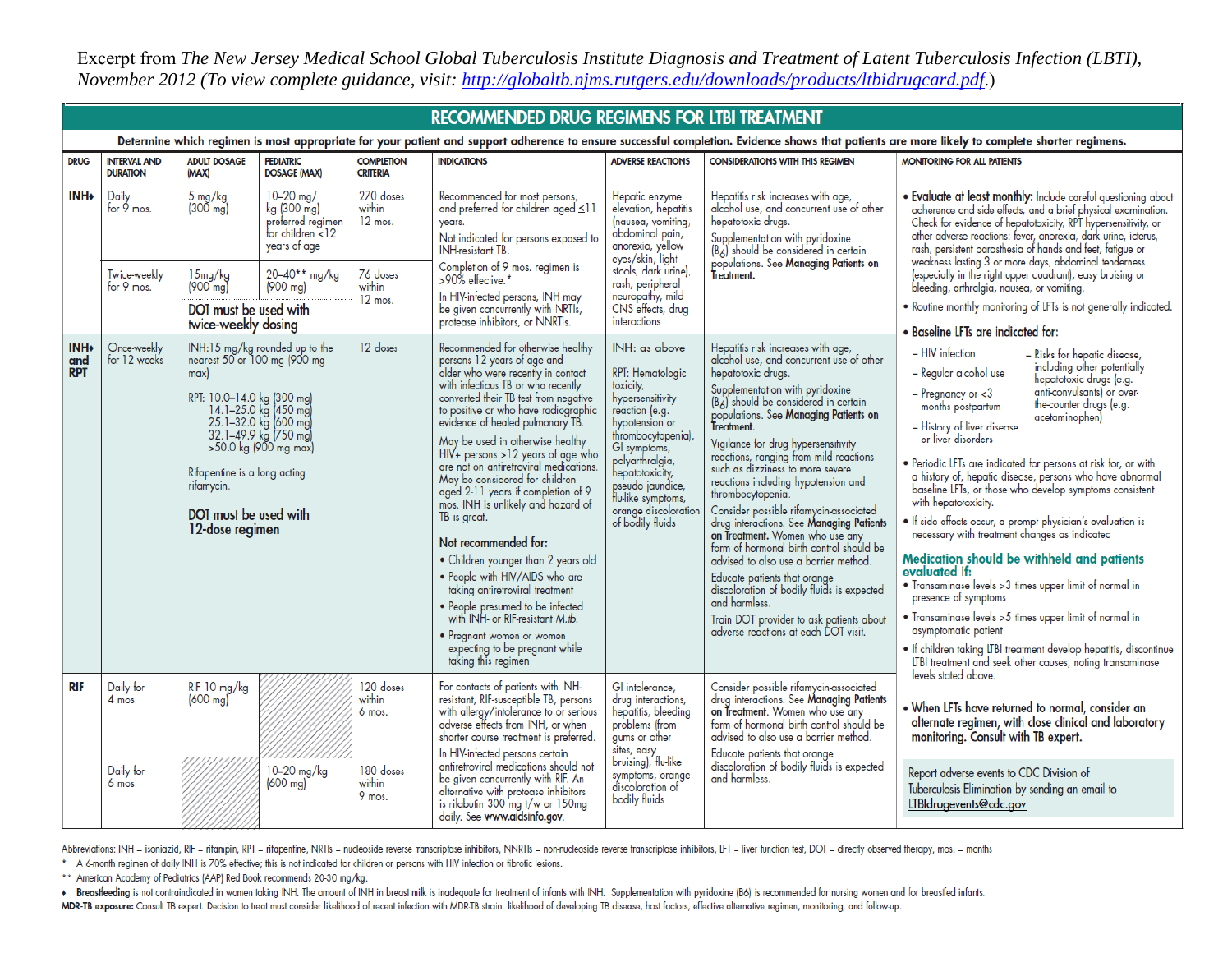# **Step 5: Report LTBI and Active TB to HEALTH**

### **Latent TB Infection**

Latent TB Infection should be reported to the Rhode Island Department of Health (HEALTH) within four (4) days using the LTBI specific case report form. Completion of therapy should also be reported.

### **LTBI Case Report Form:**

http://health.ri.gov/forms/reporting/cases/LatentTuberculosis.pdf

### **LTBI Completion of Therapy Report:**

http://health.ri.gov/forms/reporting/cases/LatentTuberculosisCompletionOfTherapy.pdf

### **Suspected and Confirmed Active TB**

Suspected and confirmed active TB disease cases (found in the course of LTBI screening or otherwise) should also be reported within 4 days, as required by regulation. To do so, call the TB Program at 401-222- 2577, then submit a completed TB Case Report Form.

### **RI TB Case Report Form:**

http://health.ri.gov/forms/reporting/cases/Tuberculosis.pdf

### **Instructions for completing above form:**

http://health.ri.gov/forms/reporting/cases/TuberculosisInstructions.pdf

### **Suspect clinical findings include:**

- A smear (from any anatomic site) positive for acid-fast bacilli (AFB)
- A nucleic acid amplification test result positive for *Mycobacterium tuberculosis*
- A culture positive for *Mycobacterium tuberculosis*
- Biopsy, pathology, or autopsy findings consistent with active tuberculous disease, including but not limited to, caseating granulomas in biopsies of lungs, lymph nodes or other specimens
- Having been started on two or more anti-TB medications for treatment of suspected or confirmed active TB
- Clinically suspected pulmonary or extrapulmonary tuberculosis, such that the physician or other health care provider has initiated or intends to initiate isolation or treatment for tuberculosis

When an individual has an AFB-positive smear or has started treatment for TB, reporting should never be delayed pending identification of *M. tuberculosis* with rapid diagnostic tests (e.g., nucleic acid amplification tests) or culture.

#### **Whenever TB is suspected, the case should be reported, even if bacteriologic evidence of disease is lacking or treatment has not yet started.**

Laboratories should report:

- AFB-positive smears (regardless of anatomic site), cultures positive for *M. tuberculosis*, any culture result associated with an AFB-positive smear (even if negative for *M. tuberculosis*), any nucleic acid amplification test result positive for *Mycobacterium tuberculosis*
- Results of susceptibility tests performed on *M. tuberculosis* cultures
- Pathology findings consistent with TB, including the presence of AFB and granulomas